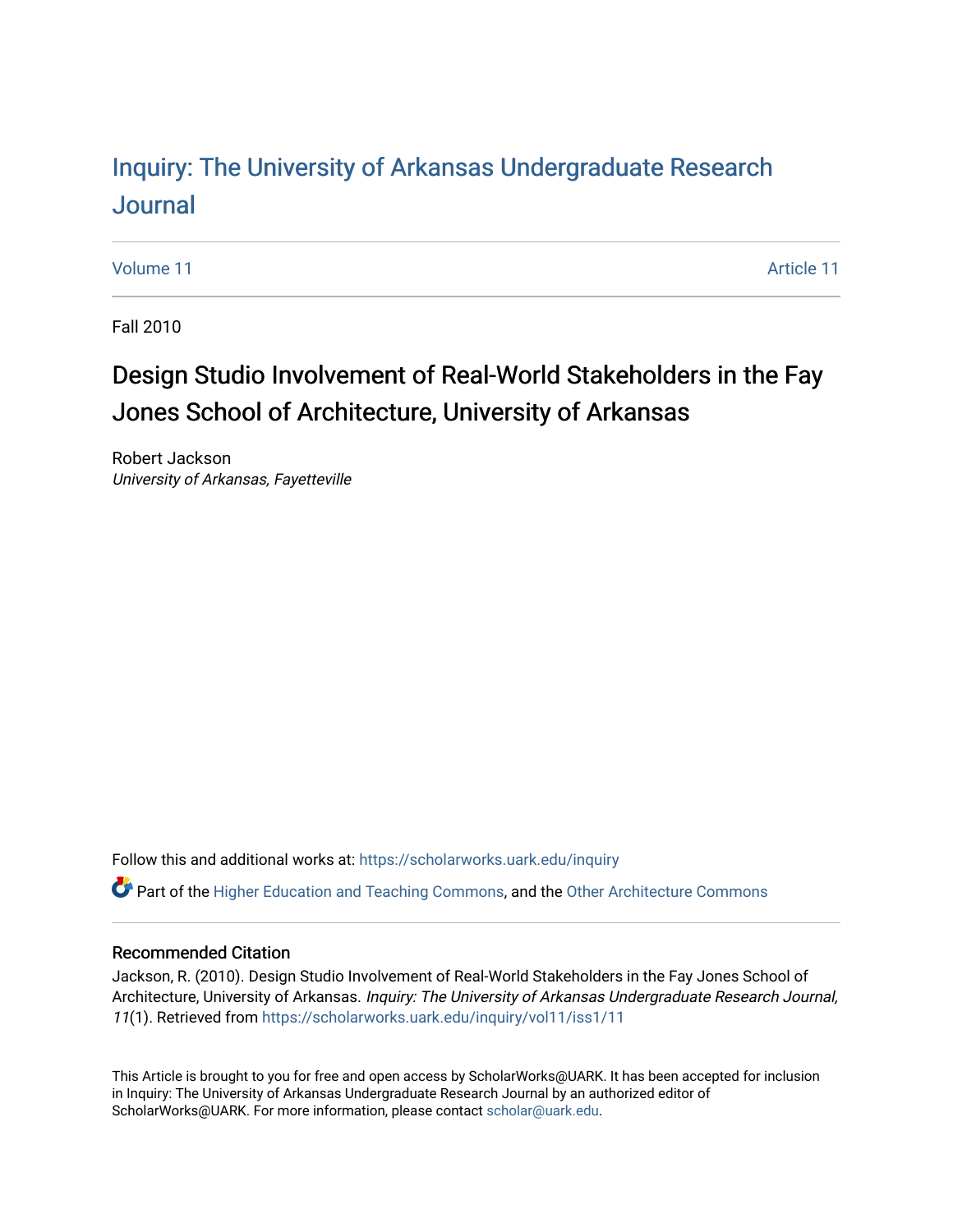# **DESIGN STUDIO INVOLVEMENT OF REAL-WORLD STAKEHOLDERS IN THE FAY JONES SCHOOL OF ARCHITECTURE, UNIVERSITY OF ARKANSAS**

 **By Robert Jackson**

**Department of Landscape Architecture**

### **Faculty Advisor: Carl Smith**

### **Department of Landscape Architecture**

#### **Abstract**

*There is evidence that architecture students are increasingly unprepared to enter the architectural workforce upon graduation. Some research has identified a growing gap between architectural education and architectural practice in terms of real-world concerns as the reason for students' unpreparedness. By involving real-world stakeholders in architectural design studios – by which I mean individuals drawn from outside the academy with a professional, financial, or emotional investment in a project – educators may be able to create a more authentic learning environment that will better prepare students for architectural practice. This study describes my personal experiences as a student working on design projects involving real-world stakeholders, including both benefits and drawbacks. My experiences are set into context by relating the outcomes of six semi-structured interviews with current faculty, current students, and a recent graduate of the Fay Jones School of Architecture at the University of Arkansas, all of whom have participated in school projects involving real-world stakeholders. Generally speaking, students were more engaged when real-world stakeholders were involved in their studio projects, though professors often faced additional challenges in coordinating the stakeholders' participation with the academic schedule. Ultimately, the students interviewed expressed a preference for projects involving stakeholders, believing that such projects bore greater resemblance to projects in architecture practice. Professors, on the other hand, tended to have mixed thoughts regarding the value of such projects. The paper concludes with tentative recommendations about how to best accommodate stakeholder participation into architectural school design projects.*

#### **Introduction**

As far back as 1954, an American Institute of Architects (AIA) report called for closing a growing gap between educators and practitioners (Bannister, 1954), and many academicians and practitioners alike have commented on not only the disconnect between architectural education and architectural practice but also a similar disconnect between these and real-world concerns. For example, through extensive interviews with practicing architects, Harvard University Education Professor Lee Bolman found that 22% of interviewees regretted that they had not learned to deal better with other people while in architecture school (Porter & Kilbridge, 1981, pp. 293-94, 326). Similarly, in a 1995 speech to the American Institute of Architects (AIA) National Convention, Robert Geddes spoke of the importance of ending the architecture discipline's isolation from non-designers, particularly those who participate in the making of built environments (Geddes, 1995). A

## Published by ScholarWorks@UARK, 2010

1996 report by Ernest L. Boyer and Lee D. Mitgang adds that architectural education should "foster a climate of caring for human needs" by *inter alia* interacting more frequently with clients and communities (Boyer & Mitgang, 1996).

Some of the quotes from the Boyer and Mitgang report remain relevant to architecture education and practice today. For example, a faculty member of a public Midwestern university wrote of the importance of architects' recognizing their role as designers for people, saying: *"…more knowledge should be gained about the physical needs, emotional needs, and broader social requirements to ultimately make the architecture successful for the users"* (*ibid,*  p. 39)*.* A professor at North Carolina State University added that it was critical to teach students the *"importance of group dynamics, interviewing, and listening skills in developing designs that respond to human needs"* (*ibid*, p. 39) and that *"in the end, building to meet human needs means helping architecture students become effective teachers and listeners, able to translate the concerns of clients and communities into caring design"* (*ibid*, p. 40).

Creating a more authentic classroom experience in the design studio has been shown to promote student acquisition of a broader range of professional communication skills, thus helping close the gap between school and practice and, ultimately, practice and public. Historically, a major student complaint in typical architectural design studios has been *"a lack of realism in… scope, economic considerations, and client input"* (Clay, 1974, p. 23). The problem continues today. According to Challis (2002, p. 109), this problem can be resolved by creating an authentic learning environment where "activities represent the types of complex tasks performed by professionals in the field, rather than decontextualized or contrived activities." Authenticity can be added to class projects by giving students more realistic design problems and by providing an audience that has a stake in the project – a 'stakeholder' (Martin-Kniep, 2000). In this context, a stakeholder may be thought of as an individual who is not of the academy but who has a financial, professional, or emotional interest in, or attachment to, an architectural project. A stakeholder may be, for example, a landowner, a neighbor, a community representative, or a consultant engaged to deal with the project professionally in parallel to the students' efforts. Irrespective of whether they are strictly 'the client' (i.e., would be paying for an architectural intervention if the student work were a professional commission) or not, these individuals offer advice, practical assistance related to site information, and a set of views, needs, and aspirations that the student must address while meeting the pedagogical goals of the professor. They are *de facto* stakeholder-clients.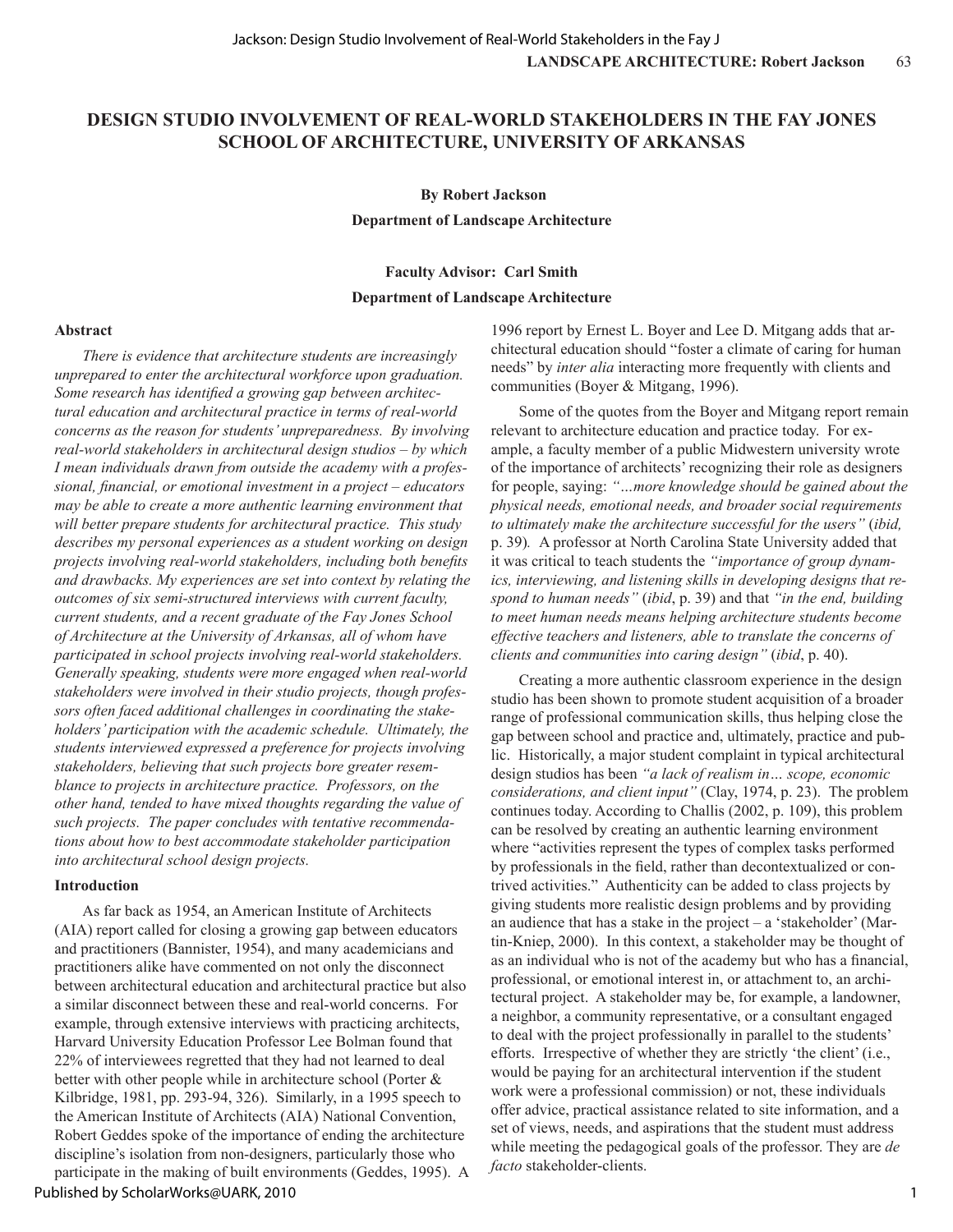64 inquiry Volume 11 2010

According to Press (1998, p. 236), including stakeholders in the design process can help students make better design decisions while also providing them with experience in effectively communicating with people that are unfamiliar with architecture. In addition, such projects may give students a more realistic experience of what happens in a design office (Clay, 1974). Students have said that these types of projects made it easier for them to imagine themselves working on similar projects in future practice (Roberts & Roberts, 2007) and have commended such an approach for effectively linking theory with practice (Martin-Kniep, 2000). Students have also reported that these types of projects hold their attention well, create discussion, engage them with the topic, and encourage them to take a more active learning approach (Roberts & Roberts, 2007).

Nevertheless, instructors have noted some potential drawbacks to such an approach to architectural education. University of Illinois faculty spoke of the potential conflicts that may arise among students due to differing expectations among professors and stakeholders (Clay, 1974). In Clay's study, the faculty recognized that, in a design office, the final solution was mostly shaped by client input and economic constraints; in contrast, in an educational setting, these factors are not a generally preferred basis for making design decisions.

The existing literature, although scant, seems to be positing two points: first, gaps between architectural education and practice and the general public exist, are potentially problematic, and need to be closed. Second, one approach to meeting this challenge involves the inclusion of real-world stakeholders within architectural schools' studio projects. At first glance, this seems sensible. But what are the actual experiences of undertaking this approach? The literature *does* identify some potential problems. This paper adds to the existing literature by providing a first-person account of one student's experience with stakeholder participation in architectural studios and then placing that account within the context of the experiences of fellow students and professors within the Fay Jones School of Architecture at the University of Arkansas.

# **Personal Experiences as Research Base**

During my studies in the five-year Bachelor of Landscape Architecture degree (BLA) program, I worked on three studio projects involving real-world stakeholders. The first of these involved redesigning the historical business core of a small town (population 1,300); the second focused on the redevelopment of the waterfront of a large city (population 80,000); and the third and most recent project involved a downtown park master plan for a small city (population 14,000). For the business core, the class met members of the local community, the mayor, and board members of a historic tavern museum – the centerpiece of the downtown. For the waterfront design, the class met with the city's parks director, several landowners on and near the waterfront, and the local museum management. The park master plan involved the city's cultural tourism director and its planning and development director.

The business core redesign project was my introduction to working with real-world stakeholders; the class professor had been approached to design an herb garden for a historic tavern. Upon

visiting the town, the professor recognized that the entire business district adjacent to the tavern, as well as a nearby park, had potential for a studio design project. The professor organized the initial project brief, where community members – the stakeholders – showed the class around the main street and some of its important buildings, explaining their vision for the town's future redevelopment. Several other students and I then maintained contact with the stakeholders throughout the inventory, assessment, and design phase of the project, using the stakeholders as resources on subjects such as site history, existing uses, and desired program elements.

The stakeholder involvement in this project gave the project a depth that would otherwise have been difficult to achieve. Much of the site's history had been passed down orally and would have been nearly impossible to research through other sources. Moreover, the added pressure of having to present to a large audience of the town's residents inspired me as well as many of my classmates. The project's community service was also a major motivational factor since many of us were from other struggling small towns that faced similar issues. Nevertheless, it seemed to me and some other students that the project's focus was rather confused, as many of the stakeholders were more interested in the design of the herb garden (the initial design they had sought out) than in the design for a downtown master plan, which the professor had suggested. During the final presentation in the town hall, and despite the breadth of scope of the studio output, many of the stakeholders were still inquiring, *"Where is that herb garden?"*

The next project, involving the riverfront redevelopment for the larger city, was initiated as a studio exercise by a visiting professor from a professional design firm. The fact that an architect from a professional design firm was involved probably helped generate stakeholder interest in the project. The stakeholders were the city's parks director, several landowners on and near the waterfront, and the local museum management. As in the small town redevelopment exercise, student involvement in the project started with the stakeholders. Each class member was assigned a specific stakeholder contact and was supposed to use that contact to work on the corresponding component of the site inventory and assessment. My contact was the director of a major national museum which was relocating to the project site. However, this individual did not return telephone calls. The project's visiting professor did incorporate some of the atmosphere of a professional design office into the classroom, much to the delight of the students. In addition, the professors and the students had several discussions about effective communication and presentation techniques with stakeholders, which proved helpful during the final presentation. Perhaps this fact emphasizes the importance of the real-world experience of design professors who can go beyond technical competency and draw on other skills honed in practice. During the final presentation of the project, the stakeholders who were present at the original introduction of the project were also present, and for the most part their comments on the project were very courteous, though it was clear that one of the landowners was unhappy with the proposals (see Figure 1 for master plan developed).

Finally, the project involving the master plan of a small town's downtown park was initiated by a regional cultural tour-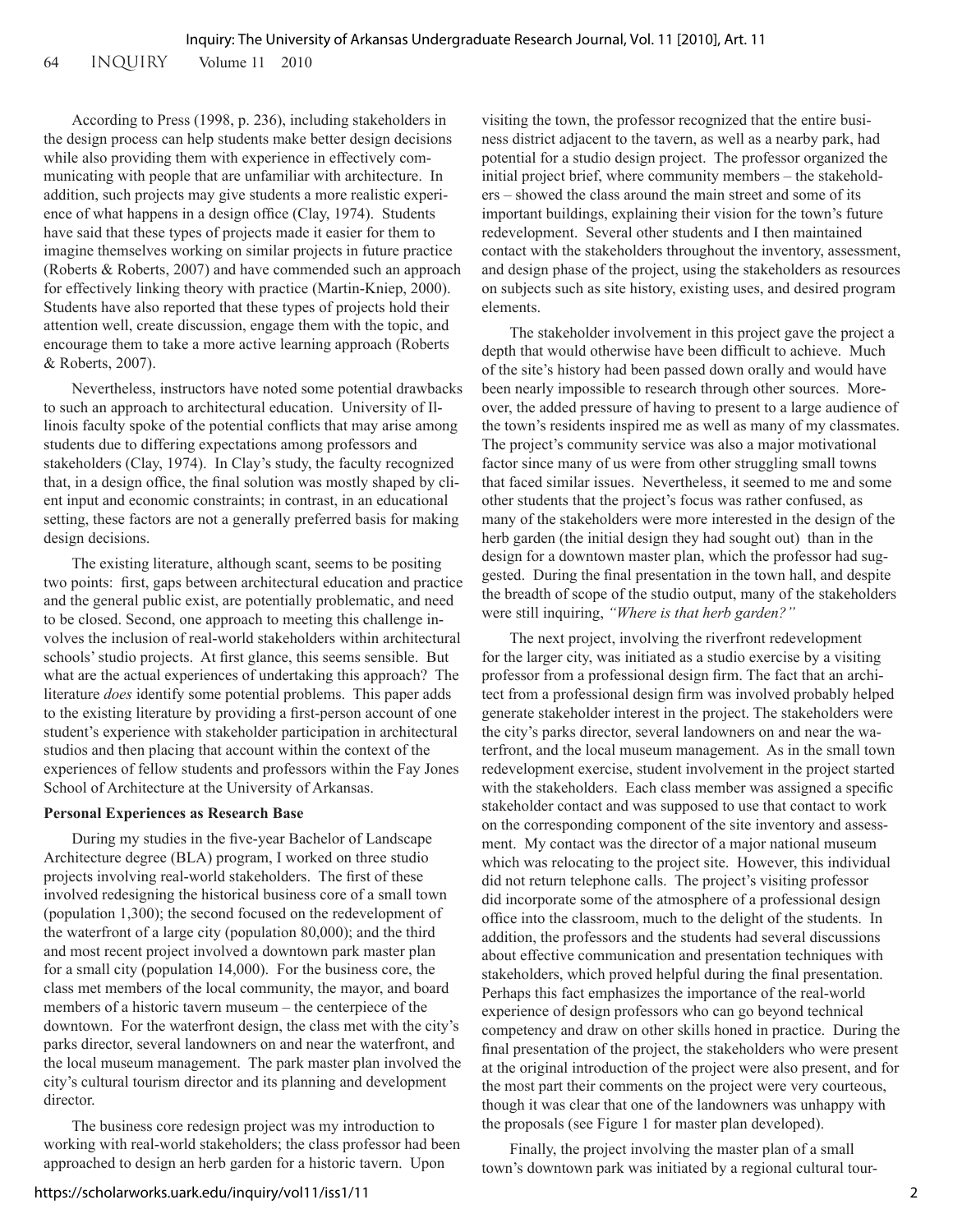

**Figure 1.** A riverfront redevelopment master plan resulting from stakeholder involvement.

ism director for northeastern Oklahoma who had contacted several nearby landscape architecture schools with his plans for the town's redevelopment. I chose this initiative for my senior design project, which called for minimal stakeholder-professor interaction. Instead, I was the one responsible for taking the initiative in any stakeholder involvement that the project might entail. The initial advice from the tourism director was very helpful as he outlined his desires for the scope and nature of the project. When it became apparent that the part of the project I was most interested in was actually a park owned by the city, the tourism director referred me to the city's planning and development director, who also proved to be very helpful. This individual showed me the park and described in detail her vision for its future, as well as its uses and connections to the surrounding city and what she envisioned its future context would be. Unfortunately it was subsequently difficult to keep in contact with the planning and development director. For example, she did not reply to emails, was not familiar with the project's timetable (discussed on site), and was unable to attend invited presentations and critiques. Apparently, the student project moved at a speed and intensity that made coordination with the planning and development director's time schedule difficult.

Involvement with these real-world stakeholders improved the quality of my work and approach to design. For example, based on my experiences, I made additional efforts to clarify and explain design ideas verbally since many stakeholders are inexperienced at reading drawings. In addition, the projects seemed to take on a new meaning and a higher level of importance since the audiences were not solely professors or peers but members of the community at large.

## **Additional Research Data**

In order to add to the existing literature and set my experiences into context, I collected the experiences and observations of faculty and students within the Fay Jones School of Architecture who had been involved in school studio projects involving real-world stakeholders. A semi-structured interview was selected as the best method of collecting this information from the faculty members and students. This type of interview, which allows respondents to speak freely about a series of themes or topics, is a highly effective and efficient method of gathering information (Smith *et al*. 2009).

Upon approval of the project by the IRB, six subjects were selected to participate in the research project: three professors, two students, and a recent graduate of the school who was working with one of the aforementioned professors as a teaching assistant. The six participants were selected based on their experience involving real-world stakeholders in school projects. Descriptions of the participants and their stakeholder project involvement are provided in Table 1.

. **Table 1.** Research participants and their stakeholder project involvement.

| <b>Research interview</b><br>participant         | Project type                                                                 | Stakeholder(s) involved                                               | <b>Stakeholder involvement</b>                                              |  |
|--------------------------------------------------|------------------------------------------------------------------------------|-----------------------------------------------------------------------|-----------------------------------------------------------------------------|--|
| Landscape Architecture<br>Professor              | Community master plan for<br>small AR town.                                  | Local museum board.<br>Mayor, community<br>volunteers                 | Initial brief, final review                                                 |  |
| Architecture Professor                           | Design/build restaurant project<br>for post-Katrina development<br>in LA     | Restaurant owner                                                      | Initial brief, entire design and<br>construction phases                     |  |
| Architecture Professor                           | Design/build outdoor<br>classroom for elementary<br>school, AR.              | School principal                                                      | Initial brief, interim and final<br>reviews, all of construction<br>phase   |  |
| Recent Graduate and<br><b>Teaching Assistant</b> | Design/build house in<br>impoverished, tornado-<br>damaged neighborhood, AR. | Non-profit, low-income<br>housing organization,<br>future inhabitants | Initial brief, some interim<br>reviews, all of construction<br>phase        |  |
| Fifth-Year Landscape<br>Architecture Student     | Park master plan for large city,<br>AR                                       | City's parks director                                                 | Initial brief, site analysis,<br>throughout design process, final<br>review |  |
| Fifth-Year Landscape<br>Architecture Student     | Park master plan for large city,<br>AR                                       | Director of a non-profit<br>organization                              | Initial brief, site analysis,<br>throughout design process                  |  |

Upon agreeing to participate, the participants were each given a list of research topics, giving them a better understanding of the research project and preparing them to formulate answers for the interview discussion. These are shown in Table 2.

I then conducted the interviews in the location of each participant's choosing, following best practice guidelines for semi-structured interviews as outlined by Oppenheim (1992). The interviews were tape recorded, transcribed, and combined into a written discussion of results in collaboration with my research mentor. In the event that a participant did not want his or her interview taped, the interview notes were handwritten.

### **Discussion of Interview Responses**

The students and faculty interviewed held a variety of opin-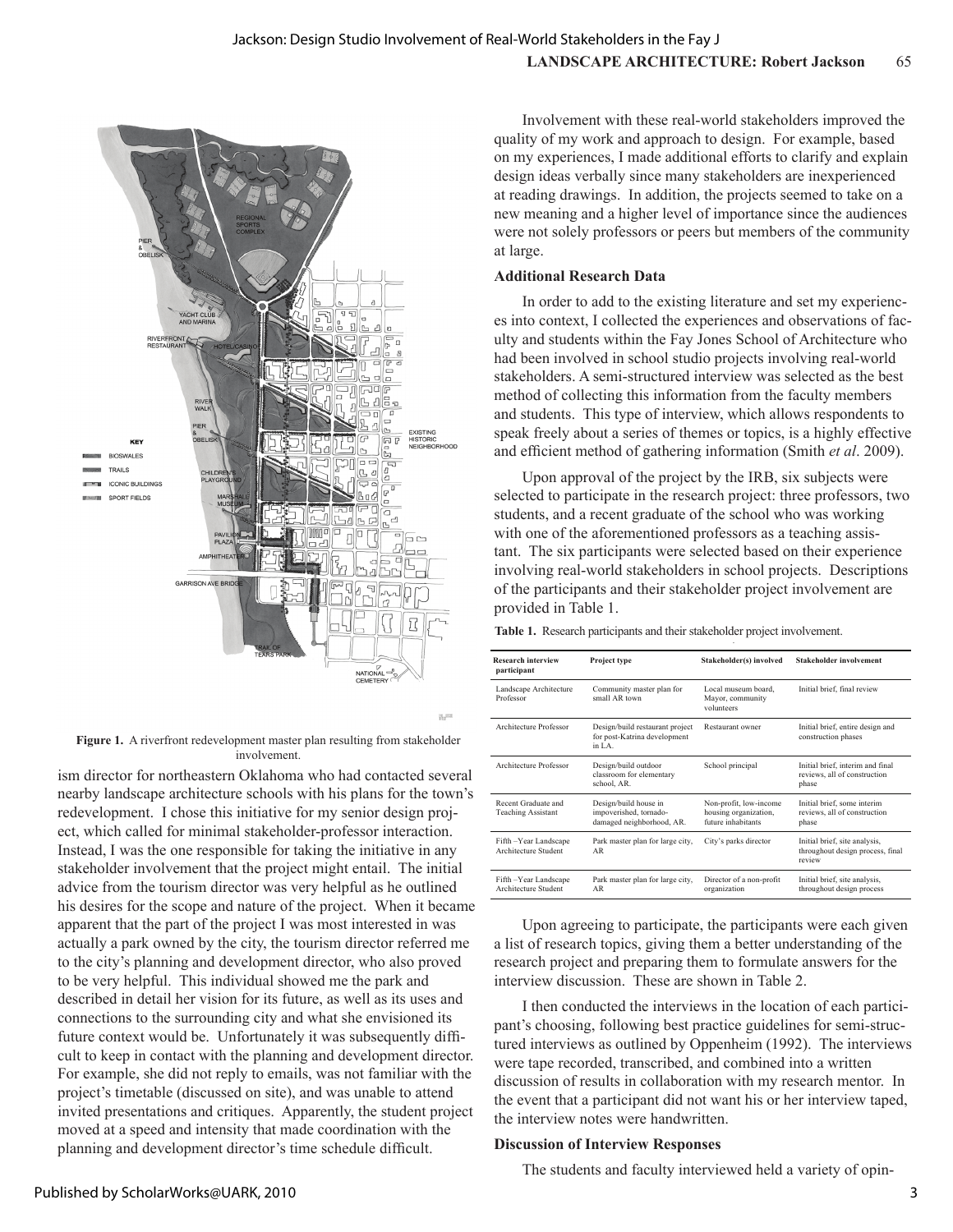66 inquiry Volume 11 2010

|  |  |  | Table 2. Research topics discussed during participant semi-structured interviews. |
|--|--|--|-----------------------------------------------------------------------------------|
|  |  |  |                                                                                   |

| Initiation of the design project – student, professor, or real-world stakeholder.                                                         |
|-------------------------------------------------------------------------------------------------------------------------------------------|
| The nature of the project(s) involving real-world stakeholders and the reasons<br>for the stakeholders' vested interested in the project. |
| Experiences regarding the stakeholders' interest and enthusiasm in the project(s)<br>and in aiding the students and professors.           |
| Real-world stakeholders affects on the outcome of students' projects.                                                                     |
| Points during project(s) where contact was made with real-world stakeholders.                                                             |
| Effectiveness and techniques of communication with the real-world stakeholders.                                                           |
| Student and faculty attitudes toward working with the real-world stakeholders.                                                            |
| Effect of involving real-world stakeholders on a project in terms of student morale.                                                      |
| Conflict of students' obligations to professors and to the real-world stakeholders.                                                       |
| Views on recommending further integration of real-world stakeholders in the<br>student design studio.                                     |

ions on the merits of real-world stakeholder involvement in school design projects. Some felt that the benefits to the students and the stakeholders were well worth the added effort. Others, however, noted drawbacks to such projects, some of which they felt were significant. The following discussion addresses the benefits of stakeholder involvement first.

Projects involving real-world stakeholders can provide students with situations in which they may learn skills useful in professional practice. In fact, one reason one of the fifth-year landscape architecture students gave for her added interest in such projects was that she believed it resembled more of what would take place in a professional design office. She also said that the addition of real-world stakeholders in the design process helped her with her presentation skills, especially with regard to building confidence in dealing with people. In addition, she indicated that she received much helpful guidance from her professors on interaction with real-world stakeholders, specifically presentation techniques, meeting etiquette, and response to criticism. The other fifth-year landscape architecture student expressed the opinion that working with real-world stakeholders had helped him be less intimidated by clients. He also commended the professors' instruction over the years on effective practices for dealing with realworld stakeholders on such issues as email versus written letters, public speaking, email etiquette, and other communication skills.

One of the architecture professors also mentioned some of the skills and insights he believed students had learned in his design/ build classes for a restaurant in New Orleans, Louisiana. The backgrounds of most of the students in his classes were dramatically different from that of the stakeholder (a restaurant owner from an impoverished inner-city neighborhood), so before meeting with the stakeholder, the students and the professor had discussions about sensitivity to the situation. Ultimately, no conflicts arose between the students and the restaurant owner. In fact, the relationships worked so well that even the marginal students "blossomed," which the professor found empowering.

Yet another skill that students learned through these types of

projects was the ability to process the additional outside input from real-world stakeholders. In professional practice, the designer may have to make decisions that run contrary to the client's wishes (if they believe the decision will ultimately be to the client's benefit), and it was the landscape professor's belief that students must be introduced to such dilemmas in a classroom environment under the guidance of a professor. In fact, this professor said that the ability to factor into a project what the client said was one of the most important skills a student could learn from client interaction.

Real-world stakeholder input also provides other benefits to students. One of the interviewed landscape architecture students highlighted the chance to get additional feedback on projects. Specifically, she said involving real-world stakeholders in projects helped her to understand how people were going to move and otherwise interact within the space being designed. In fact, this landscape architecture student believed that the extra feedback was one of the more important parts of real-world stakeholder participation in studio projects. The landscape architecture professor added that, during the final project reviews, she had always found the client feedback to be excellent. *"The clients are going to be nice to the students, they're going to accept the presentations, and they're going to be wowed by the pretty drawings."*

Moreover, during the course of these projects, clients saw the range of possible design solutions that students had proposed, gave valuable feedback during interim critiques, and helped guide the design outcome. A well-done project, said one fifth-year landscape architecture student, is an opportunity to expand the client's thinking. The other fifth-year landscape architecture student referred to this opportunity to educate stakeholders about the landscape architecture profession as a major motivational factor present in such projects. He said that the client would never have even considered that many of the design options proposed by the students were possible. Even though they would never be built, at least they had become a part of a discussion about the possibilities of the site. In fact, both students and professors mentioned that involving real-world stakeholders can enlighten stakeholders on the professions of landscape architecture and architecture. One architecture professor said that these projects *"help people understand the value of what you do* [as an architect] *and help develop a culture of people who know what you do, therefore increasing demand for architectural services."*

Both of the interviewed landscape students cited the community service component in many of the school's student landscape architecture projects as a major reason for their extra interest in such projects. The drawings that result from these projects can be used to help the real-world stakeholder 'clients' obtain grants for capital works and the fees for a practicing landscape architect to realize a project. Similarly, the school's architecture design/build projects also have had a strong service component, which one of the architecture professors believes leads to a stronger student interest in the projects: *"Architecture has such a potential for positive impact on the community,* [and] *the students involved in the* [design and build] *project continue to have a lifetime commitment to community service."* This architecture professor believes the students seem more interested in and content with stakeholder projects compared to typical studio projects that are confined to an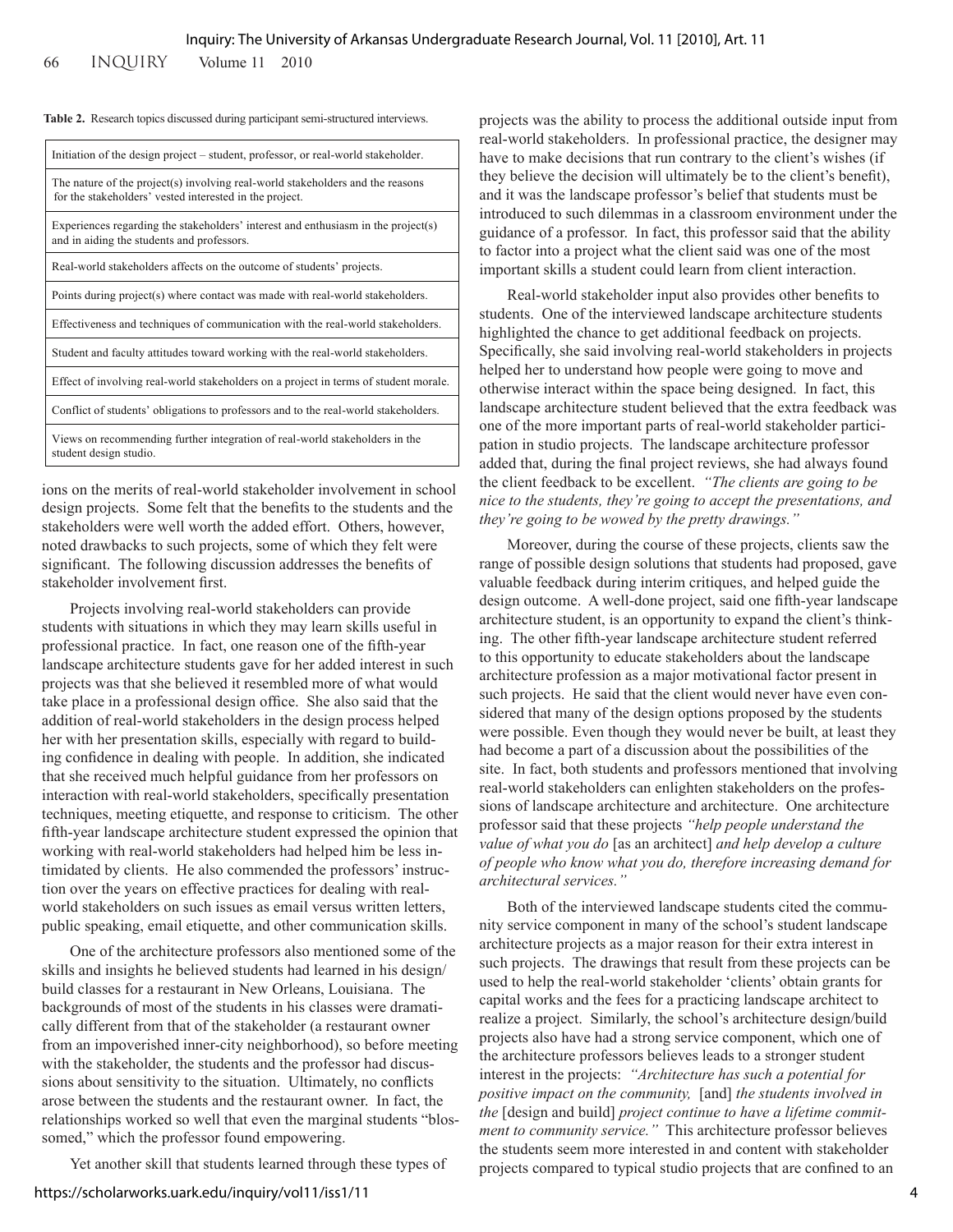academic setting within a classroom.

Students also indicated they felt additional accountability in projects involving stakeholders, stemming mainly from the involvement of additional people in the project besides their professors. According to one of the fifth-year landscape students, when a professor was the only figure of authority in a project, students tended to focus their efforts on merely earning a good grade rather than striving for good design. She believed that the involvement of stakeholders, on the other hand, drove students to push harder to make people believe that the student was a good designer. She also believed that these types of projects often resulted in design solutions that were more complex and at a larger scale than the client's initial expectations. However, this student still acknowledged that professors were an integral part in helping drive students to exceed client expectations. In fact, during her senior design project, she was encouraged by her professor to almost completely eliminate the client's program and develop another that was deemed by the professor as more ambitious and appropriate for the site. Though perhaps not always the case, in this situation the client was satisfied with the project's outcome.

What then are the drawbacks of stakeholder projects as experienced by the interviewed students and professors? All the interviewed professors agreed that a great deal more work is involved in these real-world projects as compared with contained projects. Even finding appropriate projects where stakeholders can be involved takes considerable effort on a professor's part since the project has to fit into the curriculum's pedagogical objective (in terms of scale, complexity, intrinsic design challenge, etc.). Further, the professor and stakeholder must undergo the often difficult task of finding supporting documents such as base plans, if they exist. Such projects may also require a careful delegation of tasks to the students, again increasing the organizational challenge to the professor. The professor's role regarding task delegation is particularly important in design/build projects since the project must belong to everybody involved in the designing and the building. To this end, a design/build professor said that he made students rotate tasks frequently in order to maximize student involvement and commitment to the project.

Another major issue is the different time schedules of the classroom and the participating stakeholders. The landscape professor recalled a recent project where the client asked to reschedule the review with little notice. Unfortunately, a reschedule was not possible, and the reviews took place without the client, rather undermining the client's role.

Yet another drawback from the real-world stakeholder approach is the confusion that may arise from involving large numbers of additional people. In this regard, the landscape architecture professor believed that the breadth of stakeholder participation needed to be limited. In other words, the general public can rarely be involved simply because getting such a large number of people together at once is a difficult task. This same professor stated that students should consider outside input *"with a grain of salt."* The professor said, *"Keep client contact to a minimum. They can muddy the water so much."* In addition, the professor cannot be present for all student-stakeholder interaction, and as a result the

professor can never really know all that has been said and the extent to which a student has been influenced by a stakeholder's statements.

Students also recognized similar drawbacks of stakeholder input. The recent graduate of the architecture program agreed with the landscape professor: instructors should try to limit or completely avoid interactions between students and real-world stakeholders as it can stifle creativity. While working on their design projects, he said, students can use the realism of real-world stakeholder input as an excuse to leave creative ideas unexplored. The graduate had not realized the extent to which real-world stakeholders could constrict the design process until he himself had worked on a school design/build project with a real-world client. However, he did mention that the faculty had eased the situation by making the students realize that real-world restrictions were not the primary concern within this academic setting. The students were encouraged to focus at least equally on creative exploration. At the same time, however, the recent graduate acknowledged that there was still some merit to introducing students to real-world stakeholder interactions before entering professional practice simply because of the added challenge of a new element in the design process.

Another potentially serious drawback with projects involving real-world stakeholders is the conflicting interests between the professors' and the stakeholders' desires for the project outcome. In all cases, the interviewed professors intended that the students should adhere to their project statement (the set of rules, guidelines, and other criteria set by the professor that students must fulfill in order to satisfactorily complete the project). In the case of a conflict between the professors' project statement and some wish of the stakeholder, all of the professors expected the student to respect the primacy of the project statement.

None of the students interviewed, however, seemed to hold the same view as their professors. In fact, the interviewed students generally said they were more apt to follow the stakeholder-client's desires rather than their professor's. One of the landscape students gave a possible explanation, stating that these studio projects were designed primarily for the client and that the professor was merely helping in achieving that effort. Yet another landscape student said that he felt more loyalty to the stakeholder-client than to his professors. He believed that his chief responsibility in the studio project was to devise a solution for the stakeholder-client that was realistic and practical and that fulfilling the project statement for the professor was only a secondary concern. However, the student did mention that typically, if a student fulfilled the stakeholderclients' wishes, the project brief was fulfilled as well.

All the professors and students interviewed agreed that another critical issue with these types of projects is that stakeholders should be genuinely interested in the project outcome. In projects dealing strictly with design (rather than design *and* build), experiences with stakeholder interest seemed to vary widely. Fortunately, professors and their students had worked together to compensate for a lack of stakeholder interest in their projects, mainly by simulating the input of an imaginary, more involved stakeholder. Based on professors' and students' experiences, though, if the stakeholder initiated the project, he or she was more likely to be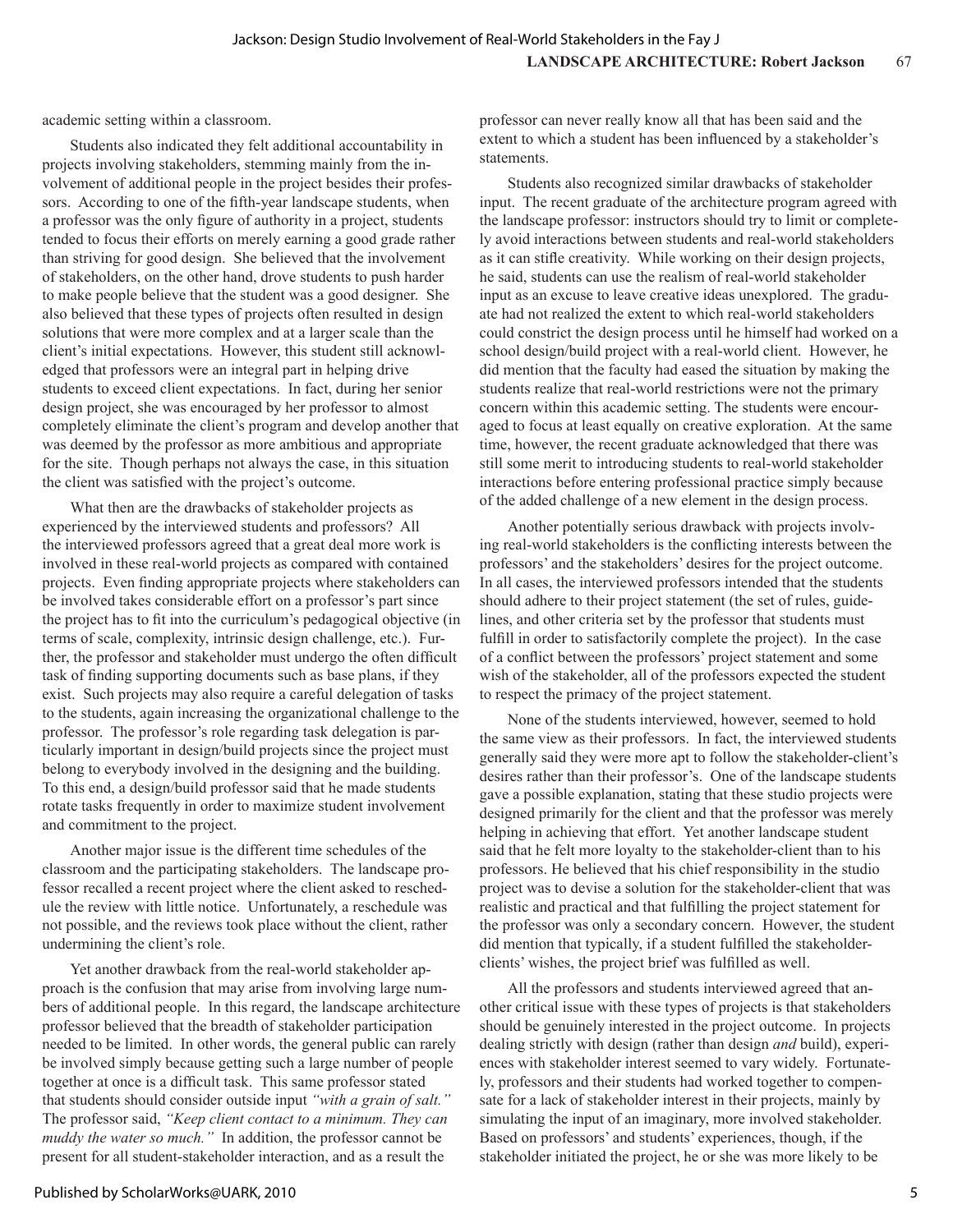68 inquiry Volume 11 2010

# interested in participation.

Design/build projects, on the other hand, seem to require an enormous amount of stakeholder interest from the outset. Without stakeholder interest, most of these types of projects are not possible. As a result, most design/build projects that proceeded beyond the planning stage had sufficient stakeholder interest, and a lack of interest rarely became an issue later in the course of the projects. An example would be one of the architecture professors' recent design/build projects, located in an impoverished, hurricane-damaged neighborhood in New Orleans. Given the gravity of the situation in one of his project sites, he said, *"Everyone was interested in being helped."* As a result, a lack of client interest was never an issue.

Yet another drawback, mentioned by one of the fifth-year landscape architecture students, is that sometimes the stakeholder has an inaccurate vision of the profession's capabilities. Despite help from professors, there is the very real possibility that the client will shrink the student's vision of the project in order to meet the client's expectations. In other words, he said, a student must stay focused on completing a full landscape architectural project rather than merely drawing a horticultural planting plan.

## **Conclusion and Recommendations**

For the interviewees drawn from the Fay Jones School of Architecture at the University of Arkansas, the involvement of real-world stakeholders in projects created a more authentic learning environment. That being the case, and consistent with current literature, stakeholder participation is a way to address the gap between architecture education, architecture practice, and real-world concerns. Students tended to prefer this more authentic approach and believed that they had learned skills that would be of value in a professional office. The professors also noted the benefits of real-world stakeholder projects for students as well as the architectural professions. However, such projects are not without their challenges. Project preparation can require a considerable amount of time and effort for the professors, and the stakeholder-student interaction can result in outcomes contrary to the professor's pedagogical goals. Again, these findings are consistent with the broader conclusions of the existing literature.

Based on personal experiences and the semi-structured interview data gathered in this study, a series of recommendations can be made to make stakeholder projects run smoothly and to ensure that there is a better educational return on a professor's time investment. The professor should consider choosing projects with a strong community service component, which could increase students' interest and emotional investment. Choosing an appropriate, enthusiastic, and engaged stakeholder is also an important factor in a project's success. Ideally, stakeholders should have an interest in both the project's design and the students' education. Ensuring that the students and the stakeholders share the same expectations for the project outcome as the professor is also important. The professor must be aware of the influence that stakeholders can have over the project outcome and must make the students aware that the professor's project brief and pedagogical goals take precedence over any statement or desire of the stakeholder. Of all possible points within the design process in which the stakeholder may be involved, the interim reviews may the most vulnerable in terms of potentially conflicting advice from professor and stakeholder. Prior to these reviews or any other interaction with stakeholders, professors may wish to review communication skills with the students and reinforce the above hierarchy of authority. Finally, students and professors alike must take initiative in stimulating their own creativity and not rely on the stakeholder as a dependable source of design ideas.

## **References**

- Bannister, Turpin C. ed., 1954. *The Architect at Mid-Century: Evolution and Achievement, Vol. 1: Report of the Commission for the Survey of Education and Registration of the American Institute of Architects.* New York: Reinhold Publishing Corp.
- Boyer, Ernest L. & Mitgang, Lee D., 1996. *Building Community: A New Future for Architecture Education and Practice.* Princeton, NJ: The Carnegie Foundation for the Advancement of Teaching.
- Clay, Ernest H., 1974. The use of a "Client" as a Design Teaching Tool. *Journal of Architectural Education*, 28 (1/2 Part 2), pp. 23-24.
- Challis, Di, 2002. Integrating the Conceptual and Practice Worlds: A Case Study from Architecture, in HERDSA (Higher Education Research and Development Society of Australiasia) *Quality Conversations, Proceedings of the 25th HERDSA Annual Conference.* Perth, Western Australia 7-10 July 2002. HERDSA: Milperra, New South Wales, pp. 106-113.
- Geddes, Robert L., 1995, May 6. Remarks to the AIA/ *Architectural Record* Walter Wagner Educational Forum, 1995 AIA National Convention, Atlanta, GA.
- Martin-Kniep, Giselle O., 2000. *Becoming a Better Teacher: Eight Innovations that Work.* Alexandria, VA: Association for Supervision and Curriculum Development.
- Oppenheim, A.N. (1992). *Questionnaire Design, Interviewing and Attitude Measurement. New Edition.* Pinter Published Ltd. London.
- Porter, William L. & Kilbridge, Maurice, 1981. *Architectural Education Study, Volume I: The Papers.* New York: Andrew W. Mellon Foundation.
- Press, Joseph. Soul Searching: Reflections from the Ivory Tower." *Journal of Architectural Education*, 51 (4), pp. 233-242.
- Roberts, Carolyn & Roberts, Jane, eds., 2007. *Greener by Degrees: Exploring Sustainability through Higher Education Curricula.* University of Gloucester: Center for Active Learning, pp. 127-132.
- Smith, Carl, Clayden, Andy & Dunnett, Nigel, 2009 May. An Exploration of the Effect of Housing Unit Density on Aspects of Residential Landscape Sustainability in England. *Journal of Urban Design*, 14 (2), pp. 163-187.

Symes, Martin, Eley, Joanna & Seidel, Andrew, 1995 March. *Architects and Their Practices: A Changing Profession.* Newton, MA: Butterworth Architecture; summarized in "The Anatomy of the Architect," RIBA Journal, March 1995, pp. 12.